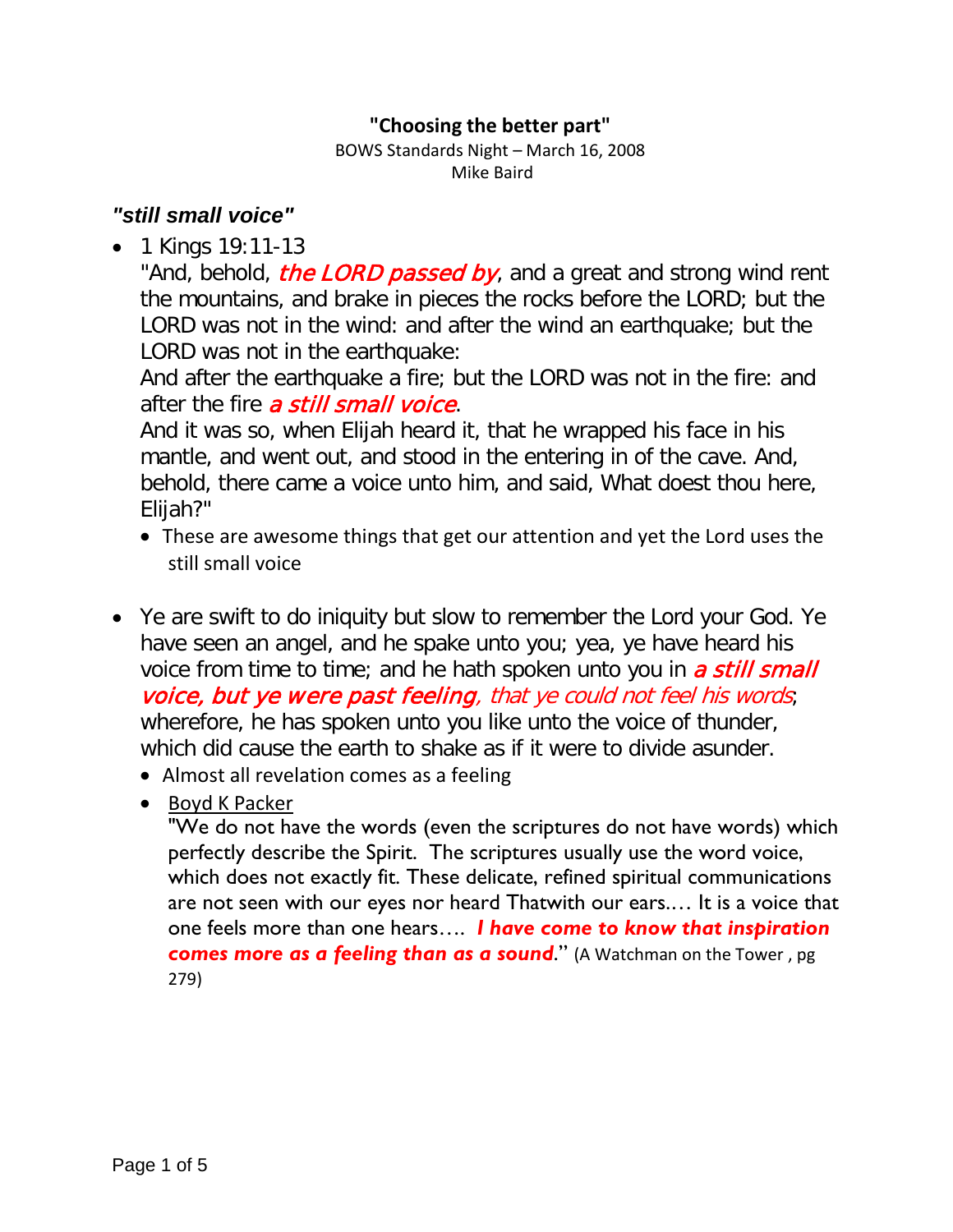## *"Drowning and Distractions"*

- **Danielle Brownell** "We thank thee oh God for a Prophet"
	- Chosen because I felt the Spirit witness to me at Conference
	- Listen to your feelings
	- That feeling you have is the voice of the Spirit witnessing there is a prophet on earth
- **Matt** Distract and then drown it out
- If we are too distracted by other things we may not hear or pay attention to the still small voice
- The still small voice may be drowned out so we can not hear it

### *"Why and how does this happen?"*

- In what ways are we distracted when we shouldn't be or is the voice drowned out so we cannot "hear/feel" it?
	- Sin
		- Mormon to Moroni "Past feeling"
	- The things we choose to do are not conducive to the Spirit

#### *"What things can drown out or distract?"*

- What are the things in your life that drown out or distract?
	- Pause and think
- Suggest: Media Internet, TV, Movies, books, music, video games
	- Pornography

#### *"You choose"*

- Another Principle: We each have our agency
- We each have the power to choose good from evil
- We always have a choice and we can choose
	- Even when we are in a situation where we must be, you still choose how you think, speak etc. (like school)
- There are times every day when we are faced with choices which determine if we will be able to hear the Spirit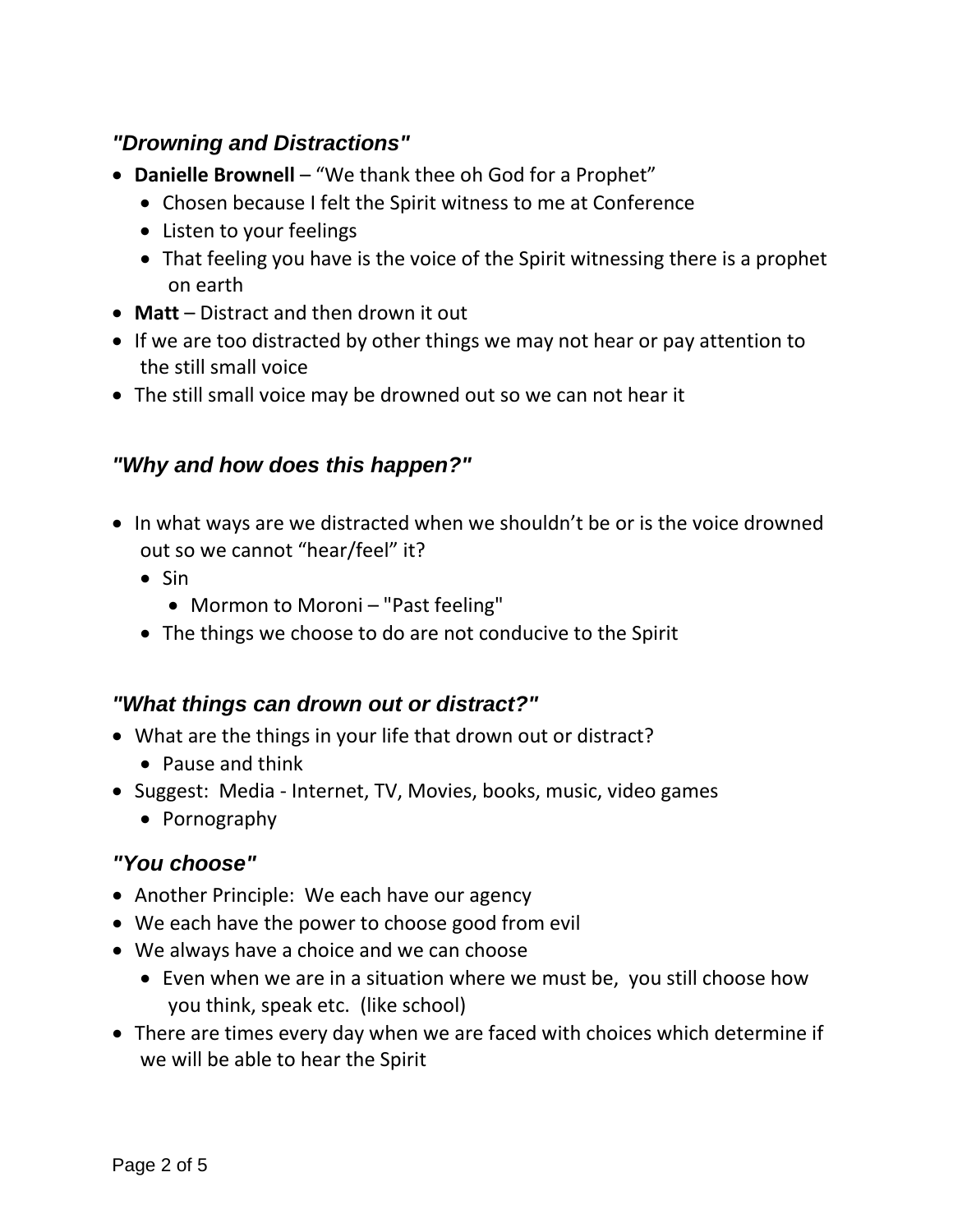## *"What to choose"*

- If we choose then what should we choose?
- No list No one can give you a list will always be incomplete or inadequate
- Rather let me give you several Principles that you can use a guide

### *"If the Savior stood beside me, would I do the things I do?"*

• 3 Nephi 27:27

" Therefore, what manner of men ought ye to be? Verily I say unto you, even as I am."

- Two things
	- Learn of him so we know how to do what he would do
	- Act as if he were there
- *Stickers – Elder Stewart @ Priest/Laurel Fireside*

### *"Let virtue garnish thy thoughts unceasingly"*

• D&C 121:45-46

"Let thy bowels also be full of charity towards all men, and to the household of faith, and *let virtue garnish thy thoughts* **unceasingly**; then shall thy confidence wax strong in the presence of God; and the doctrine of the priesthood shall distil upon thy soul as the dews from heaven.

# The Holy Ghost shall be thy constant companion"

- WHAT: Virtue (Chist-like Attributes, Preach My Gospel:
	- 1. Virtue originates in your innermost thoughts an desires. It is a pattern of thought and behavior based on high moral standards.
	- 2. What you choose to think and do when you are alone and you believe no one is watching is a strong measure of your virtue
- WHY: Virtue (Chist-like Attributes, Preach My Gospel:
	- 3. Virtue is a prerequisite to receiving the Spirit's guidance.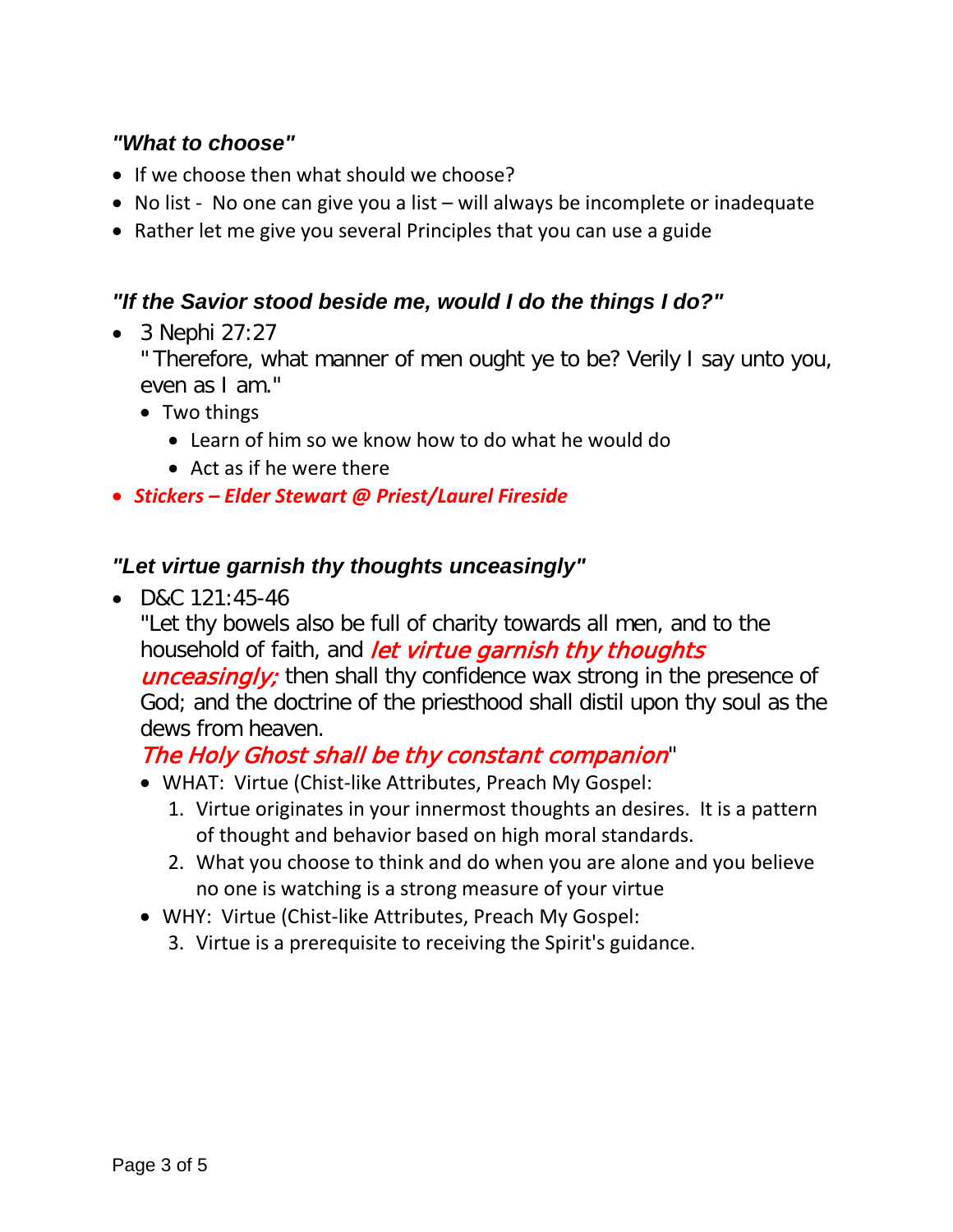## *"HOW: Good, Better, Best"*

- Oct 07 Conference
	- Clearly choosing good over evil is having virtue
	- Taught that just because something was good, does not mean it is sufficient reason to do it
	- There are things that are better than good (Best) and this is what we should spend our time on

### • Dallin H Oaks

"Consider how we use our time in the choices we make in viewing television, playing video games, surfing the Internet, or reading books or magazines. Of course it is good to view wholesome entertainment or to obtain interesting information. But not everything of that sort is worth the portion of our life we give to obtain it. Some things are better, and others are best. When the Lord told us to seek learning, He said, "Seek ye out of the best books words of wisdom" (D&C 88:118; emphasis added)." (A Watchman on the Tower , pg 279)

- *Warn against bad, worse, worst*
	- Pornography
	- idly spending time at any of these:
		- Surfing the internet
		- Video games
		- text messaging
		- emailing

### • Dallin H Oaks

" Some uses of individual and family time are better, and others are best. We have to forego some good things in order to choose others that are better or best because they develop faith in the Lord Jesus Christ and strengthen our families." (A Watchman on the Tower , pg 279)